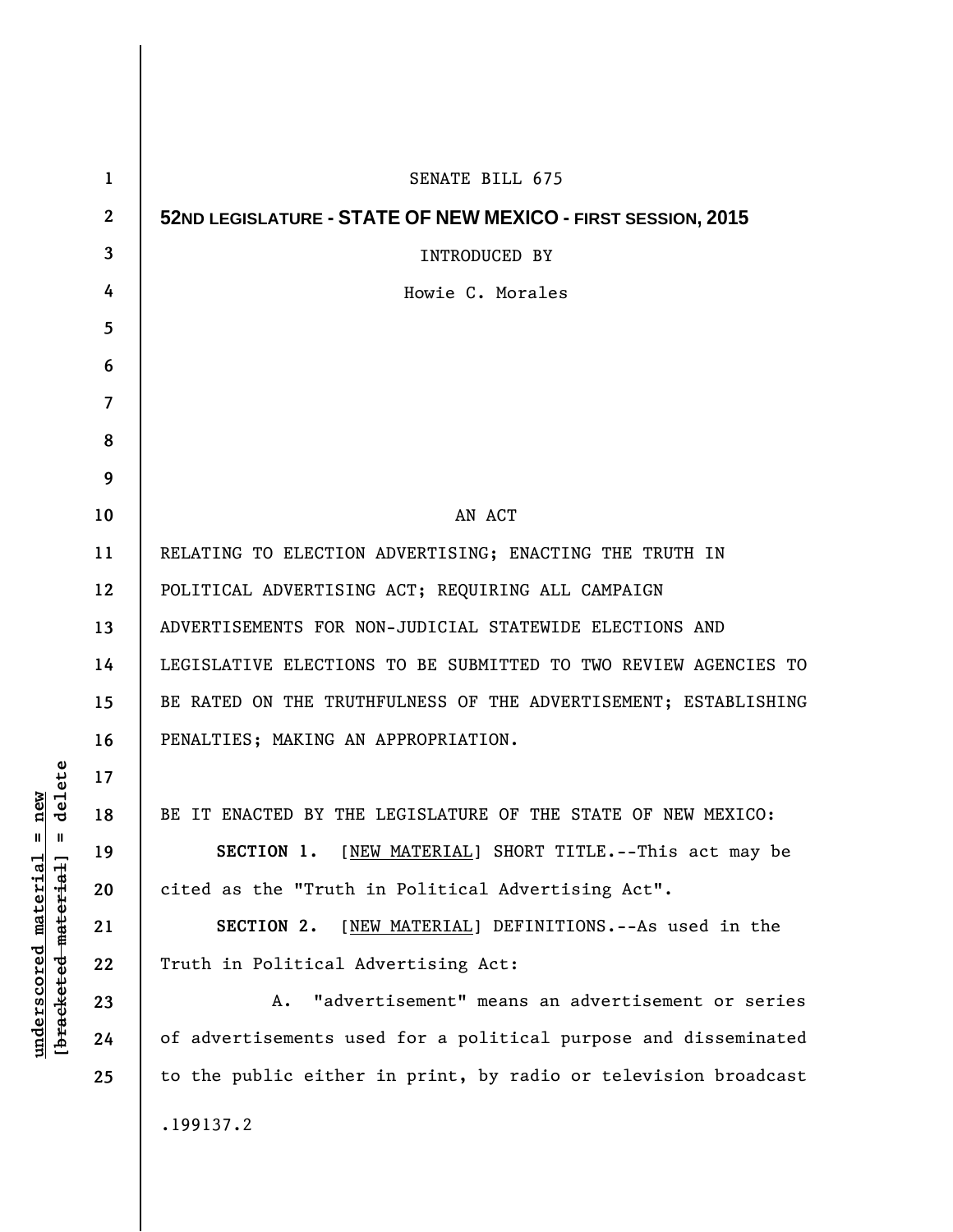**1 2 3**  or by any other electronic means, including telephonic communications, and may include direct or bulk mailings of printed materials;

B. "person" means an individual or entity;

**5 6 7**  C. "political purpose" means for the purpose of supporting or opposing the nomination or election of candidates; and

**8 9 10 11**  D. "review agency" means a public or private entity chosen by the office of the attorney general to review advertisements under the terms of the Truth in Political Advertising Act.

**SECTION 3.** [NEW MATERIAL] REVIEW OF ADVERTISEMENTS REQUIRED.--

A. An advertisement for a statewide election, except for a campaign for judicial office, or for the state legislature shall be reviewed by two review agencies prior to the advertisement being broadcast, distributed, mailed or otherwise disseminated to the public. The person sponsoring or paying for the advertisement shall submit the advertisement to two of the three review agencies contracted with the office of the attorney general under the Truth in Political Advertising Act.

B. A review agency shall promptly review an advertisement that is submitted for review and shall score the advertisement on two scales, as follows:

 $- 2 -$ 

.199137.2

 $\frac{1}{2}$  intereted material = delete **[bracketed material] = delete**  $underscored material = new$ **underscored material = new**

**4** 

**12** 

**13** 

**14** 

**15** 

**16** 

**17** 

**18** 

**19** 

**20** 

**21** 

**22** 

**23** 

**24** 

**25**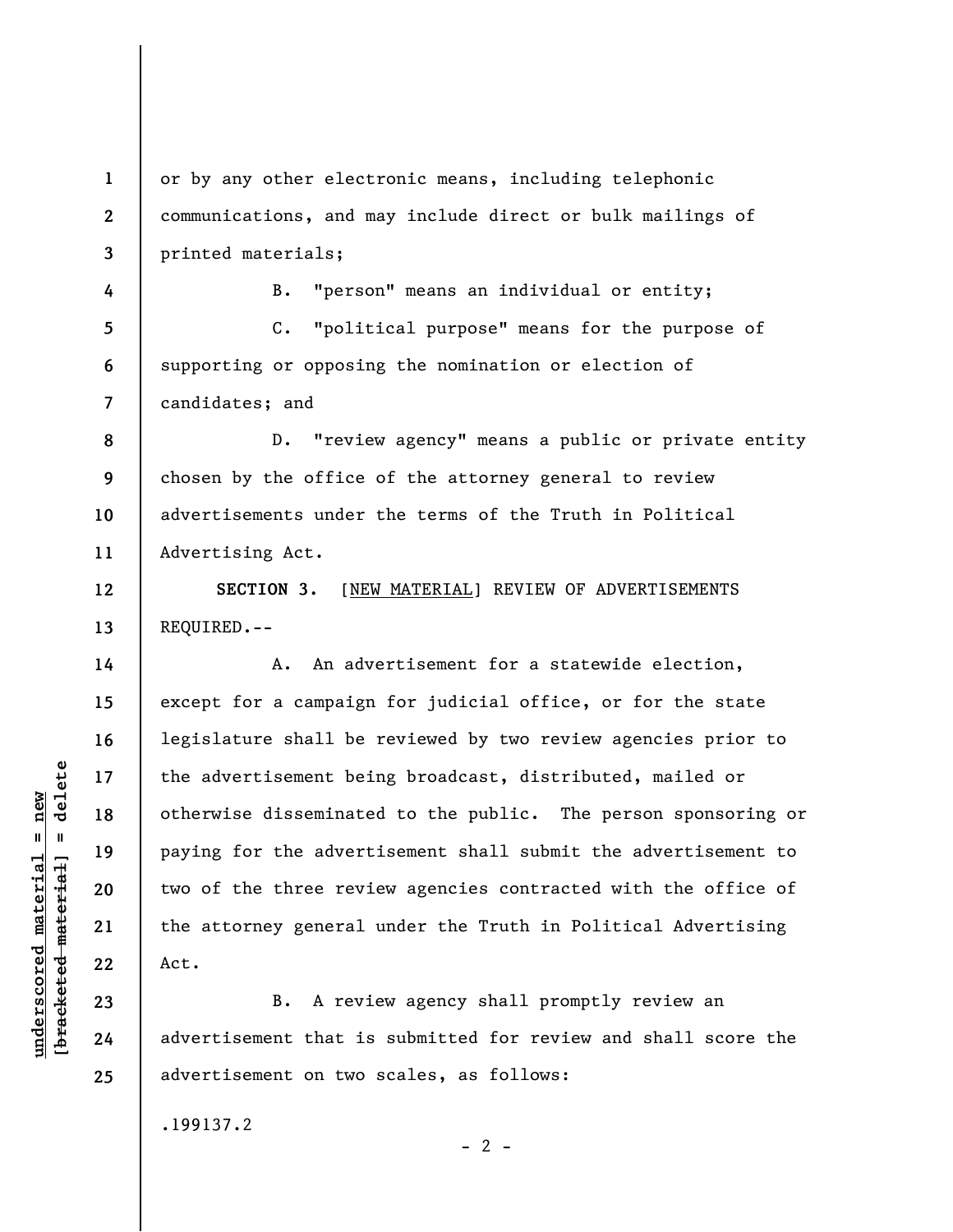(1) for its truth or falsity, with a one being untruthful or false and a five being completely truthful; and

**3 4 5 6**  (2) for whether the advertisement is misleading, with a one being an advertisement that is completely misleading and a five being an advertisement that is not at all misleading.

**7 8 9 10 11 12 13 14**  C. The score given to an advertisement shall be represented graphically for each of the subcategories in Subsection B of this section, except that advertisements produced for radio shall state the score from each review agency at the conclusion of the advertisement. The graphical representations showing the score from each review agency shall be placed at the bottom or the end of each advertisement reviewed.

D. If the two review agencies to which the advertisement has been submitted disagree on the truthfulness of the advertisement by more than one step for either of the subcategories in Subsection B of this section, the person sponsoring or paying for the advertisement shall submit the advertisement to the third review agency for review.

E. In the event that an advertisement cannot be reviewed, the statement "This advertisement cannot be rated" shall be printed prominently in place of the graphical representation required pursuant to Subsection C of this section; except that a radio advertisement shall state "This .199137.2

 $-3 -$ 

**15** 

**16** 

**17** 

**18** 

**19** 

**20** 

**21** 

**22** 

**23** 

**24** 

**25** 

**1** 

**2**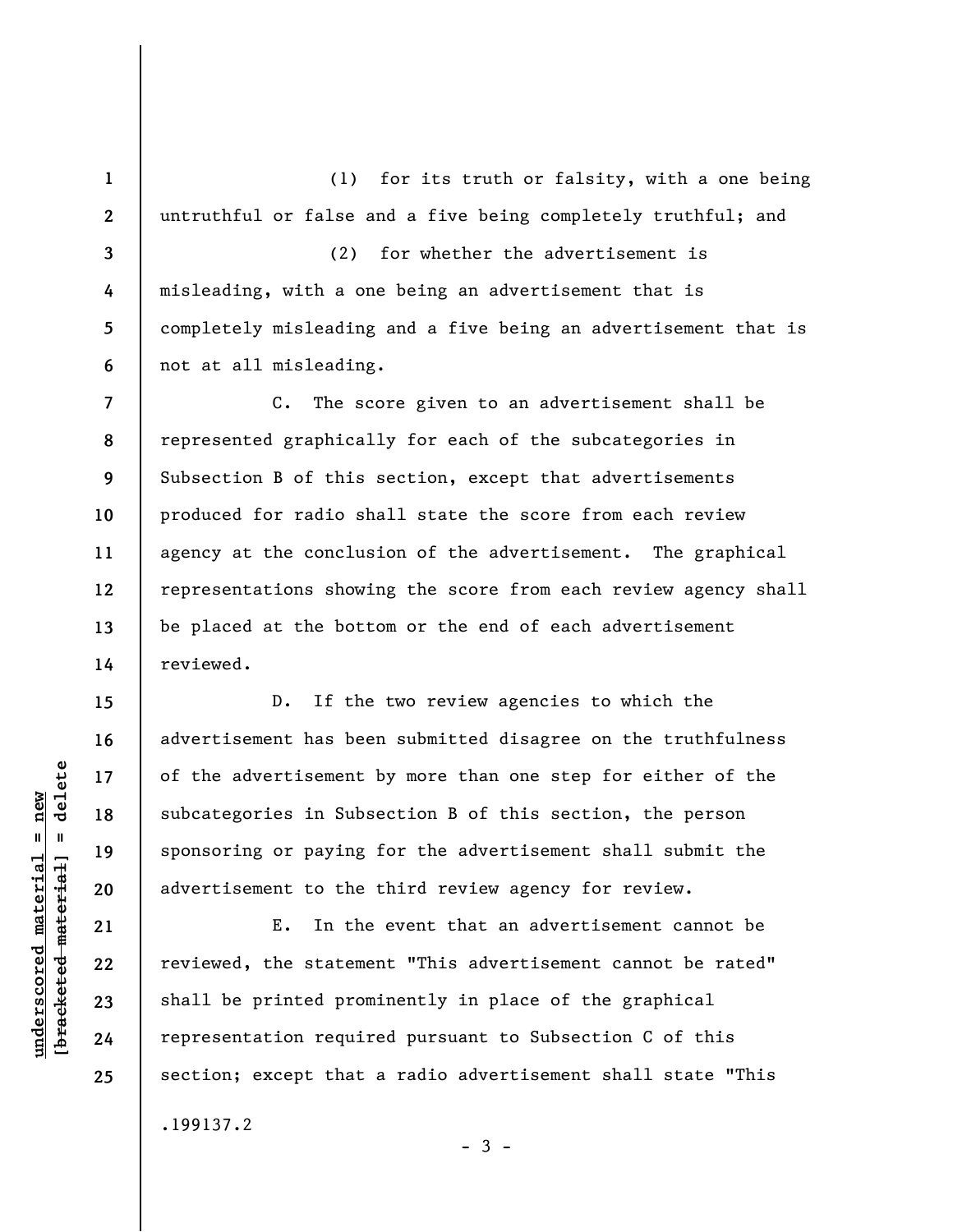advertisement cannot be rated" at the end of the advertisement.

**SECTION 4.** [NEW MATERIAL] CHOOSING NOT TO HAVE AN ADVERTISEMENT REVIEWED--PENALTIES.--

A. If the person sponsoring or paying for the advertisement does not submit an advertisement for review to at least two review agencies, the person shall be punished with a fine of two times the cost of producing and distributing the advertisement. In addition, the advertisement shall print a disclaimer stating "This advertisement has not been submitted for a rating" prominently in place of the graphic representation required pursuant to Subsection C of Section 3 of the Truth in Political Advertising Act; except that a radio advertisement shall state "This advertisement has not been submitted for a rating" at the end of the advertisement.

B. A person that does not include the disclaimer required in Subsection A of this section shall be punished with a fine of twenty times the cost of producing and distributing the advertisement.

**SECTION 5.** [NEW MATERIAL] OFFICE OF THE ATTORNEY GENERAL TO CONTRACT WITH REVIEW AGENCIES.--The office of the attorney general shall contract with three nonpartisan public or private entities to serve as the review agencies to score advertisements under the Truth in Political Advertising Act.

- 4 -

**SECTION 6.** [NEW MATERIAL] RULES.--The office of the attorney general shall establish rules to administer the

.199137.2

 $\frac{1}{2}$  intereted material = delete **[bracketed material] = delete**  $underscored material = new$ **underscored material = new**

**1** 

**2** 

**3** 

**4** 

**5** 

**6** 

**7** 

**8** 

**9** 

**10** 

**11** 

**12** 

**13** 

**14** 

**15** 

**16** 

**17** 

**18** 

**19** 

**20** 

**21** 

**22** 

**23** 

**24** 

**25**